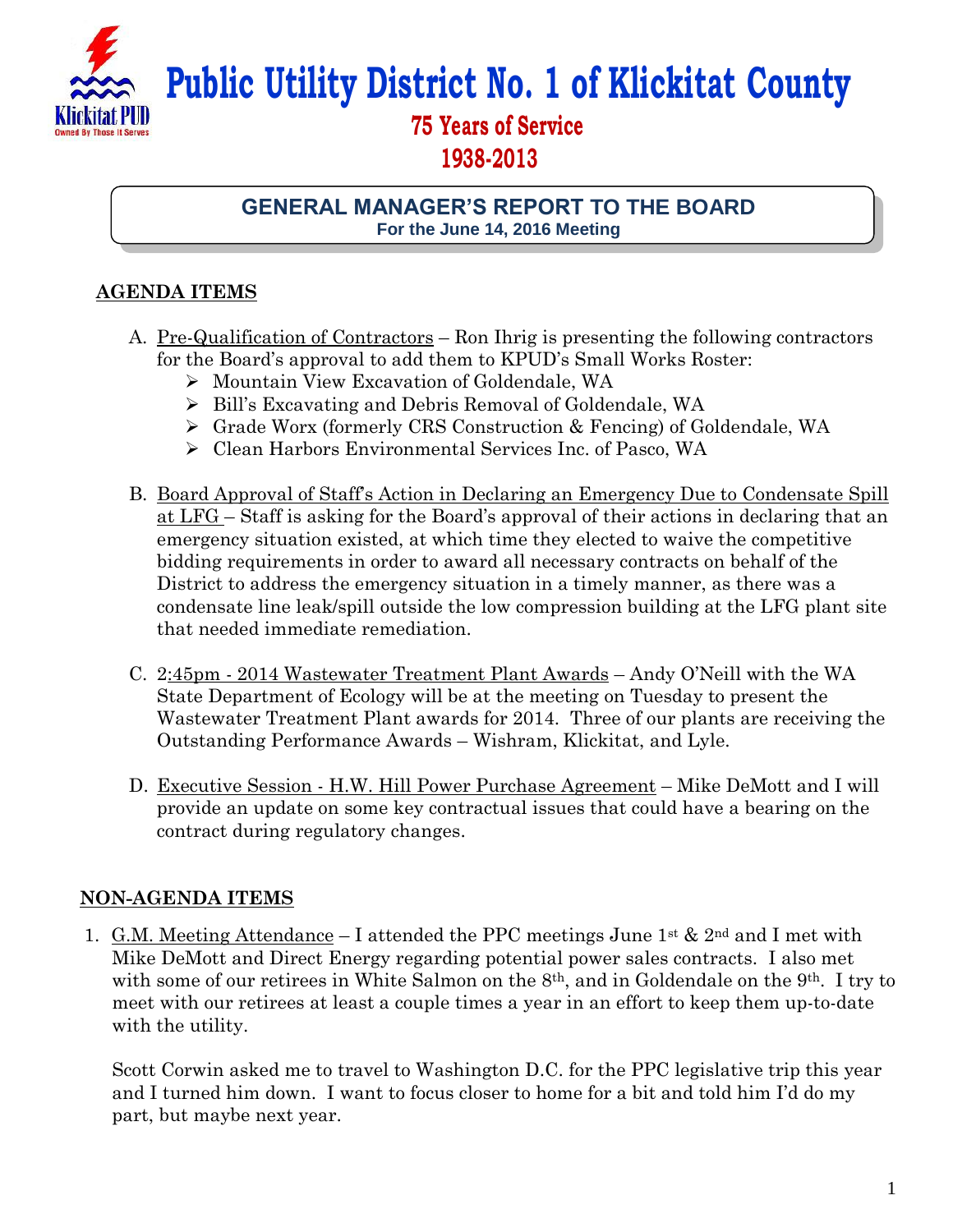- 2. Mile Marker 28 Fire I am planning an Executive Session at the June 28 Board meeting. Given some of the participants being located on the east coast, I would like to hold the executive session from 1:00 until 2:00, prior to the regular Commission Meeting. I would like to confirm if that timeframe works for the three of you.
- 3. BPA: Financial Reserves Policy BPA has separated this from its Focus 2028 rate initiatives and I am not sure why. Many are thinking that it may create an ability for BPA to point to something for justifying rate increases, but I don't see how that makes sense. Clearly, focusing on financial reserves is important, however, without a larger Financial Policy direction, there is no way to evaluate what reserves are necessary or what other tradeoffs there are to consider. PPC is planning on filing comments by July 8th on this and my high level feedback o PPC is:
	- a. Before BPA can establish a policy on reserves, they need an over-arching financial policy. Requirements to meet rating agency targets are only a part of the financial targets necessary for a \$3.5 billion a year organization.
	- b. BPA then needs to complete analysis showing rate trajectory, budgetary actions and the impacts of not increasing the financial reserves. You only do something like this is if it saves you money.
- 4. BPA: integrated Program Review (IPR) and Capital Investment Review (CIR) Rate process – The next BPA rate case for the period October 2018 to September 2020 (BP-18 IPR) kicks off June 16th. This process will be tightly linked to the Focus 2028 initiatives they are undertaking. Elliott continues to say reasonable things, but it remains to be seen if he will ensure his management team will live up to his words.
- 5. BPA: Regional Cooperation Debt BPA will be asking the Energy Northwest executive board in June to approve in principle \$972 million in additional bond refinancing between 2017 and 2020. The intent is the same as in past years, where every dollar of the bond issue will replace current 7% interest Treasury debt and will marginally decrease the weighted average maturity of BPA debt. Their forecast is about 3.5% interest for the bond issue. BPA is saying that this will "reduce the rate increase" in the BP-18 rate period by 1.5%. The estimate is a savings of about \$53 million during the two year period and \$230 million by 2030. The same concern is that long term this increases BPA's ability to borrow more money.
- 6. BPA: Wind Related Ancillary Services BPA is projecting that wind capacity in their Balancing Authority Area will decrease from 4834 MW to 2227 MW in December of 2017 as PGE, PSE and Avangrid (previously Iberdrola) leave the BPA balancing area. I am pretty sure I remember upward pressures on rates when wind was added to the BA. At that time, surplus electricity markets were higher and there were impacts from the additional reserve capacity required to support the integration. Now that market prices are lower, BPA is saying there will be upward pressures on the rates as the projects leave the BA and the wind integration revenues fall as the increased market sales will not make up the difference. PPC estimates that the annual revenue decrease, net of the sales of the additional capacity reserves it frees up, will be about \$20 million, or potentially 1% impact on rates.